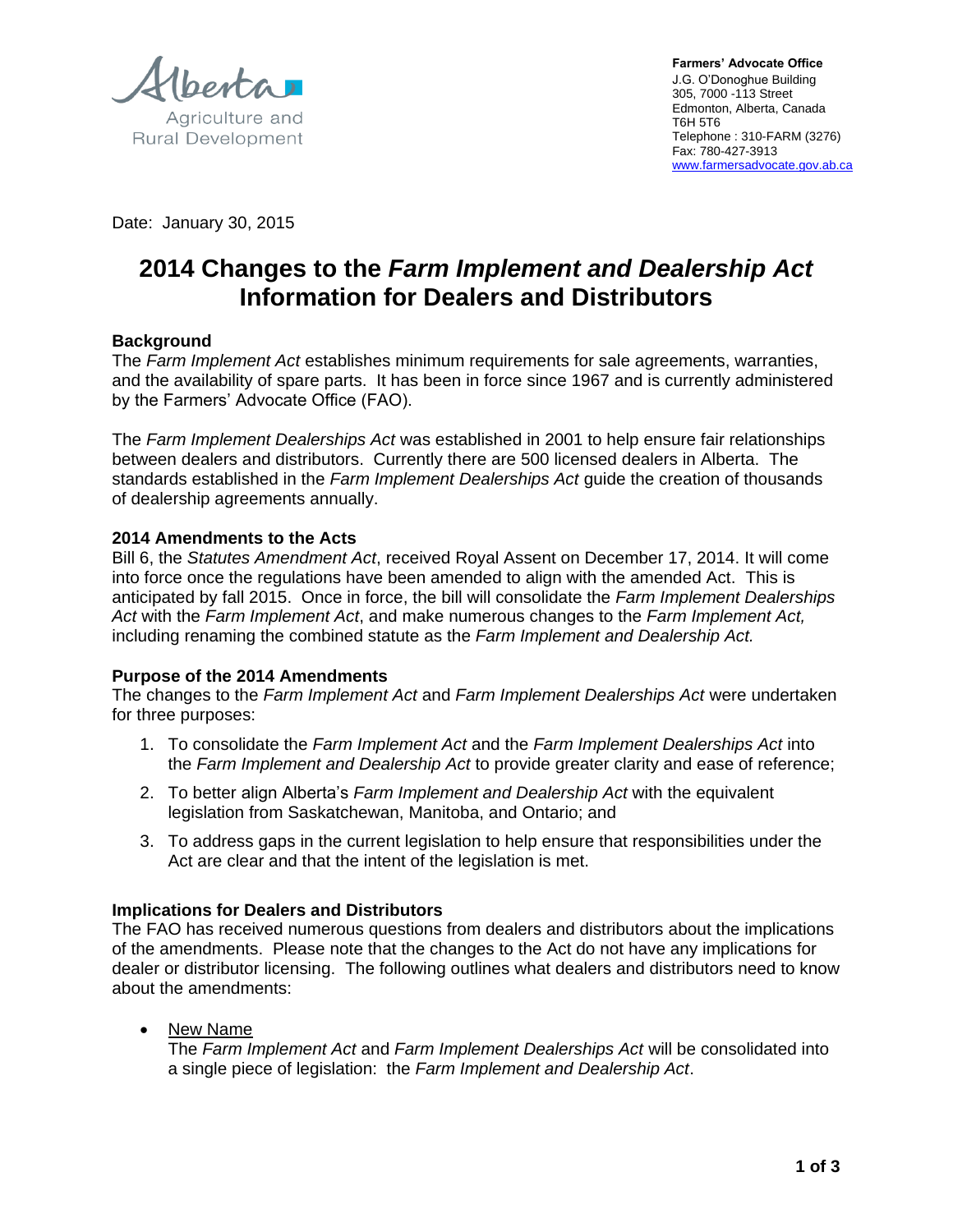Agriculture and **Rural Development** 

**Farmers' Advocate Office**  J.G. O'Donoghue Building 305, 7000 -113 Street Edmonton, Alberta, Canada T6H 5T6 Telephone : 310-FARM (3276) Fax: 780-427-3913 www.farmersadvocate.gov.ab.ca

# New Definitions

- $\checkmark$  A definition for "dealership agreement" was added to help provide clarity, as the Act refers to numerous different types of agreements.
- $\checkmark$  A definition for "person" was added to recognize that farm implements may be purchased by individuals, corporations, partnerships, associations, or other organizations.
- $\checkmark$  A definition for "terminate" was added with respect to dealership agreements. "Terminate" means to terminate, cancel, fail to renew or extend, or substantially change the competitive circumstances of the dealership agreement.

## **Farm Implements Sold at a Public Auction**

As in the past, farm implements sold at a public auction will not be covered by the consumer protection provided under the *Farm Implement and Dealership Act*. This section has been expanded to explain that farm implements sold by dealers and distributors at public auction are not covered by the Act.

## **Publication of Information from Notice of Failure to Perform**

To help ensure consumer protection, the Minister will publish the date, Vehicle Identification Number, make, and model of any farm implement for which a Notice of Failure to Perform is received. This listing will be available on the FAO website at [www.farmersadvocate.gov.ab.ca.](http://www.farmersadvocate.gov.ab.ca/) Hard copy listings will be available upon request.

#### **Sale Agreement**

A "sale agreement" refers to the agreement to purchase made by a farmer and a dealer. This agreement must now include a provision stating who (the dealer or distributor) is responsible for the provision of (and costs related to the provision of) a substitute farm implement when a person's farm implement is being repaired.

In addition, if repair parts cannot be delivered within 72 hours of when the request is made during normal season of use of the farm implement or 10 working days at any other time of year, the dealer or distributor must arrange for the provision of a substitute farm implement. The dealer and distributor are each responsible for 50% of the cost of renting the substitute farm implement.

## **Demonstrator Implements**

The Act will provide a definition for a "distributor-approved demonstrator implement." This refers to an implement that:

- was sold to the dealer as a demonstrator;
- was invoiced and used by the dealer as a demonstrator; and
- was approved by the distributor to be used by the dealer as a demonstrator. This approval must be in writing and must be obtained prior to using the implement as a demonstrator.

A distributor-approved demonstrator implement is considered an "unused farm implement", which means it is covered by the consumer protection provided by the Act.